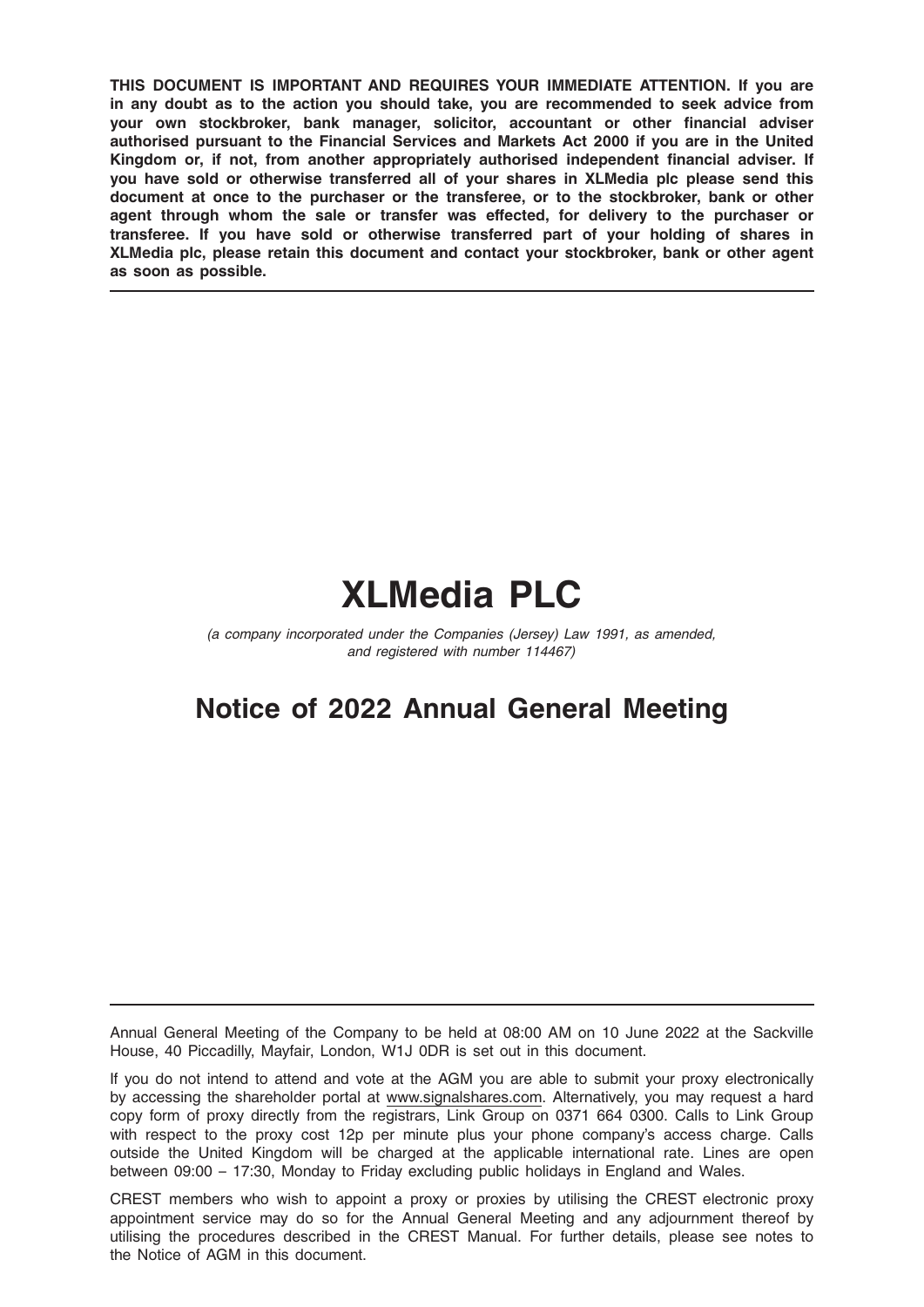## **Contents**

| <b>Definitions</b>                 | 3              |
|------------------------------------|----------------|
| Letter from the Chair              | $\overline{4}$ |
| Documents available for inspection | 7              |
| Notice of Annual General Meeting   | 8              |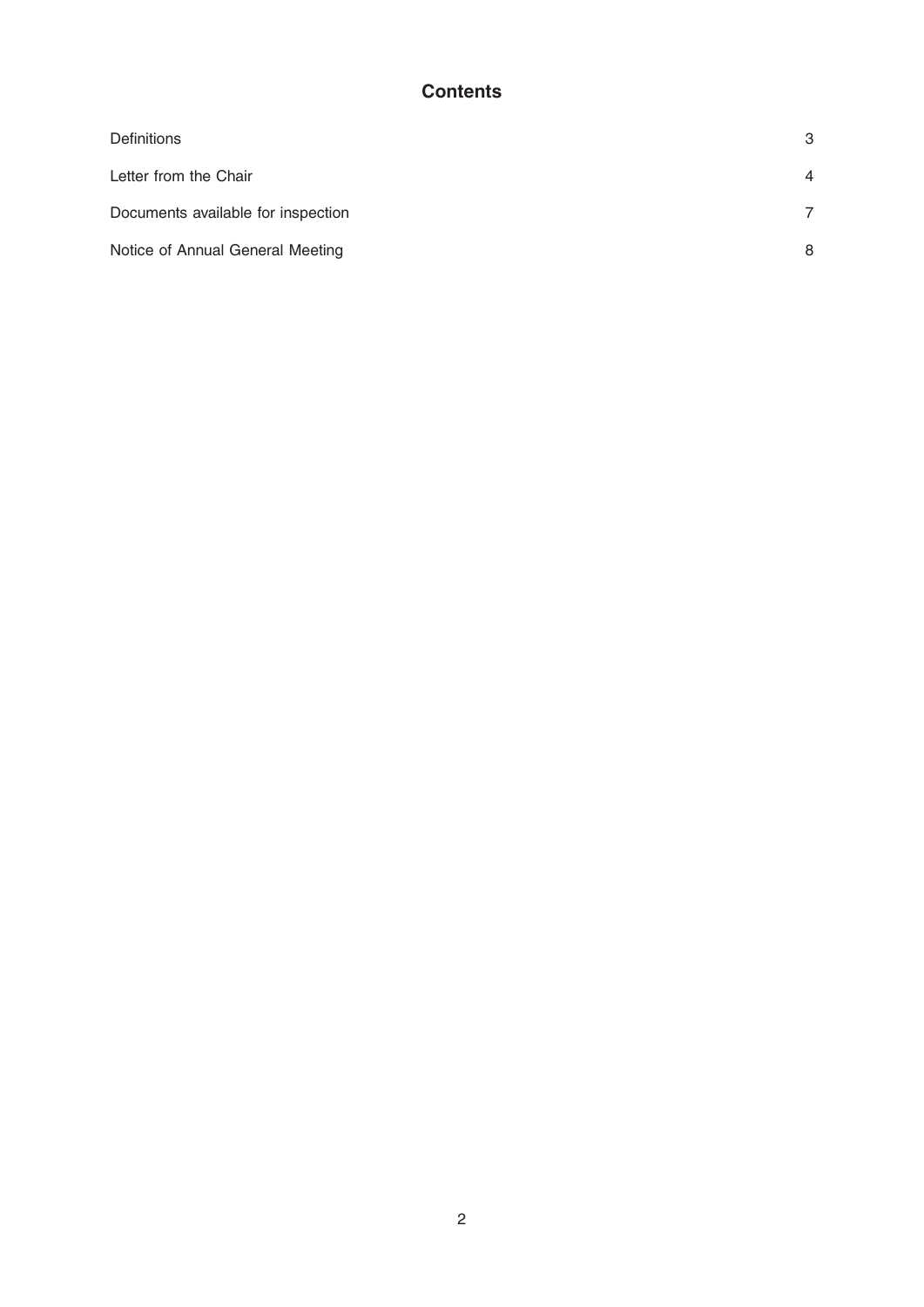## Definitions

The following definitions apply throughout this document, unless the context otherwise requires:

| <b>2022 AGM</b>                                | means the annual meeting of the Company to be held at the<br>Sackville House, 40 Piccadilly, Mayfair, London, W1J ODR at<br>08:00 AM on 10 June 2022 and any adjournment(s) thereof             |
|------------------------------------------------|-------------------------------------------------------------------------------------------------------------------------------------------------------------------------------------------------|
| <b>2023 AGM</b>                                | means the annual general meeting of the Company to be held in<br>2023                                                                                                                           |
| <b>Annual General Meeting or</b><br><b>AGM</b> | means an annual general meeting of the Company                                                                                                                                                  |
| <b>Annual Report</b>                           | means XLMedia's annual report for the year ended 31 December<br>2021                                                                                                                            |
| <b>Articles</b>                                | means the articles of association of the Company from time to<br>time                                                                                                                           |
| <b>Board</b>                                   | means XLMedia's board of directors                                                                                                                                                              |
| <b>Chair's Letter</b>                          | means the letter from the Chair set out in this document                                                                                                                                        |
| <b>Company or XLMedia</b>                      | XLMedia plc of 12 Castle Street, St Helier,<br>means<br>Jersey, JE2 3RT Channel Islands                                                                                                         |
| <b>CREST</b>                                   | means the relevant system (as defined in the CREST Regulations)<br>in respect of which Euroclear is the Operator (as defined in the<br><b>CREST Regulations)</b>                                |
| <b>CREST Manual</b>                            | means the document entitled the 'CREST Manual' issued by<br>Euroclear                                                                                                                           |
| <b>CREST Regulations</b>                       | means the Uncertificated Securities Regulations 2001<br>(as<br>applicable) or the Companies (Uncertificated Securities)<br>(Jersey) Order 1999 (as applicable), as amended from time to<br>time |
| <b>Directors</b>                               | means the directors of XLMedia as at the date of this document                                                                                                                                  |
| equity securities                              | has the meaning given to it in the Articles                                                                                                                                                     |
| <b>Euroclear</b>                               | means Euroclear UK and Ireland Limited                                                                                                                                                          |
| Form of Proxy                                  | means a form of proxy to be used at the 2022 AGM                                                                                                                                                |
| Group                                          | XLMedia and its subsidiaries                                                                                                                                                                    |
| <b>Jersey Companies Law</b>                    | means the Companies (Jersey) Law 1991, as amended                                                                                                                                               |
| <b>Latest Practicable Date</b>                 | means the close of business on 19 May 2022, being the latest<br>practicable date prior to the publication of this document                                                                      |
| <b>Link Group</b>                              | means Link Group, 10th Floor, Central Square, 29 Wellington<br>Street, Leeds, LS1 4DL                                                                                                           |
| <b>Notice of AGM</b>                           |                                                                                                                                                                                                 |
|                                                | means the notice of AGM set out at the end of this document                                                                                                                                     |
| <b>Ordinary Shares</b>                         | means ordinary shares of US\$0.000001 each in the capital of<br><b>XLMedia</b>                                                                                                                  |
| relevant securities                            | has the meaning given to it in the Articles                                                                                                                                                     |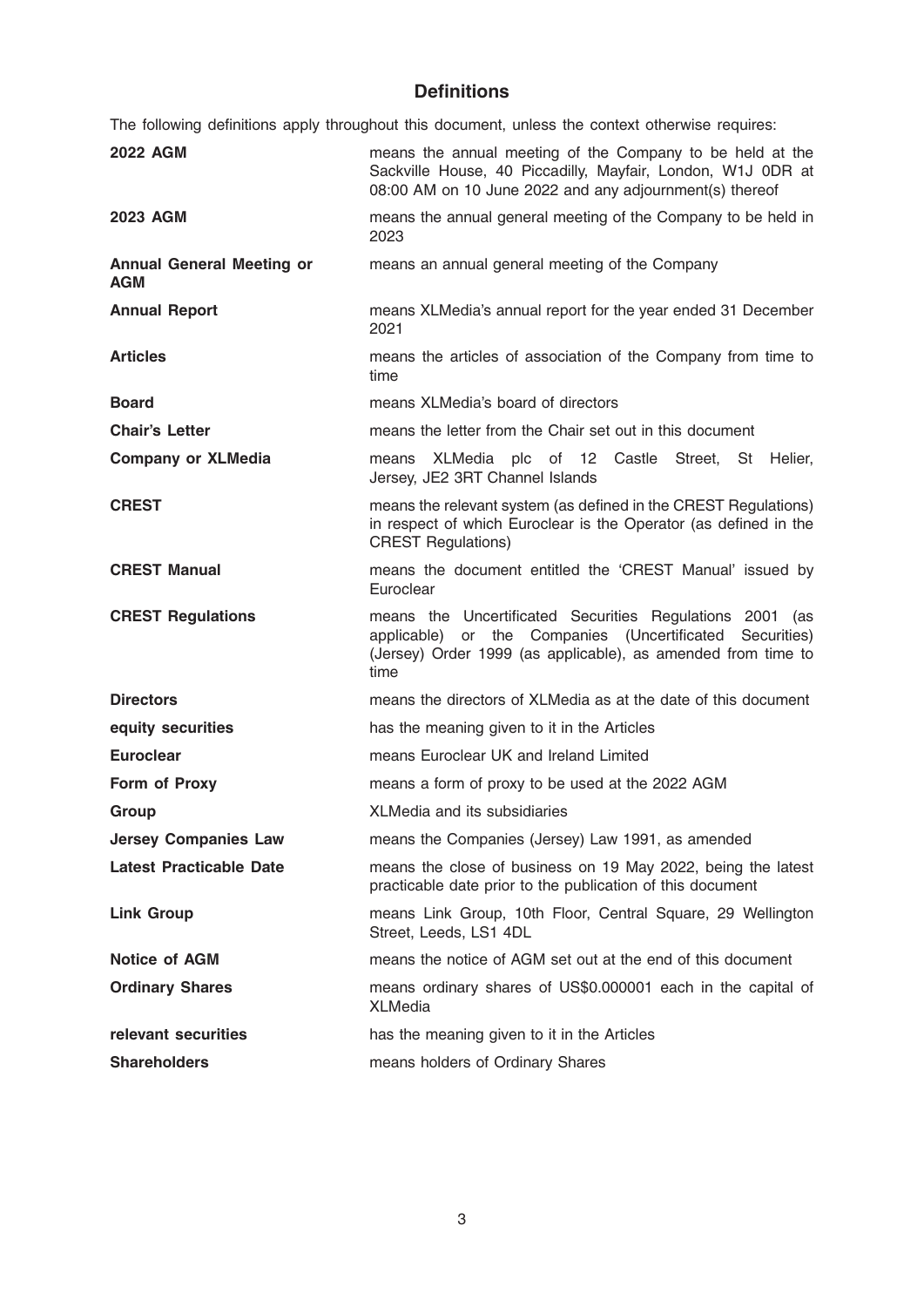## Letter from the Chair

#### **Directors**

Marcus Rich, Independent Non-Executive Chair Stuart Simms, Chief Executive Officer and Director Caroline Ackroyd, Chief Financial Officer and Director Ory Weihs, Non-Executive Director Cédric Boireau, Non-Executive Director Julie Markey, Independent Non-Executive Director Richard Rosenberg, Independent Non-Executive Director Jonas Mårtensson, Independent Non-Executive Director

Registered Office

12 Castle Street St Helier Jersey JE2 3RT Channel Islands

19 May 2022

Dear Shareholder,

#### Notice of AGM

I am pleased to send you details of the 2022 AGM of XLMedia which we will be holding on 10 June 2022 at the Sackville House, 40 Piccadilly, Mayfair, London, W1J 0DR. The meeting will start at 08:00 AM and the formal Notice of AGM is set out on page 9.

If you would like to vote on the resolutions but cannot attend the 2022 AGM please submit your proxy electronically by accessing the shareholder portal at www.signalshares.com or you may request a hard copy Form of Proxy directly from the registrars, Link Group on 0371 664 0300. Calls to Link Group with respect to the proxy cost 12p per minute plus your phone company's access charge. Calls outside the United Kingdom will be charged at the applicable international rate. Lines are open between 09:00 – 17:30, Monday to Friday excluding public holidays in England and Wales. Alternatively, you may appoint a proxy for the AGM through the CREST system. Further details relating to voting by proxy are set out in the notes to the Notice of AGM.

#### Explanation of the business we will consider at the AGM

The Notice of AGM contains certain items of business which are of a technical nature and are therefore explained below.

#### Resolution 1

#### Directors' reports and accounts

The Directors are required to present to the 2022 AGM the Company's accounts for the year ended 31 December 2021 and the reports of the Directors and auditors on those accounts. These are all contained in the Annual Report.

#### Resolution 2

#### Re-Appointment of a Director

The Articles provide that any director who has been appointed by the board since the previous annual general meeting shall retire but may offer himself for re-appointment by Shareholders at the next annual general meeting. Julie Markey was appointed as a director of the Company on 16 June 2021 and shall accordingly retire at the AGM but shall offer herself for re-appointment by Shareholders.

#### Resolution 3

#### Re-Appointment of a Director

The Articles provide that any director who has been appointed by the board since the previous annual general meeting shall retire but may offer himself for re-appointment by Shareholders at the next annual general meeting. Mr. Cédric Boireau was appointed as a director of the Company on 15 October 2021 and shall accordingly retire at the AGM but shall offer himself for re-appointment by Shareholders.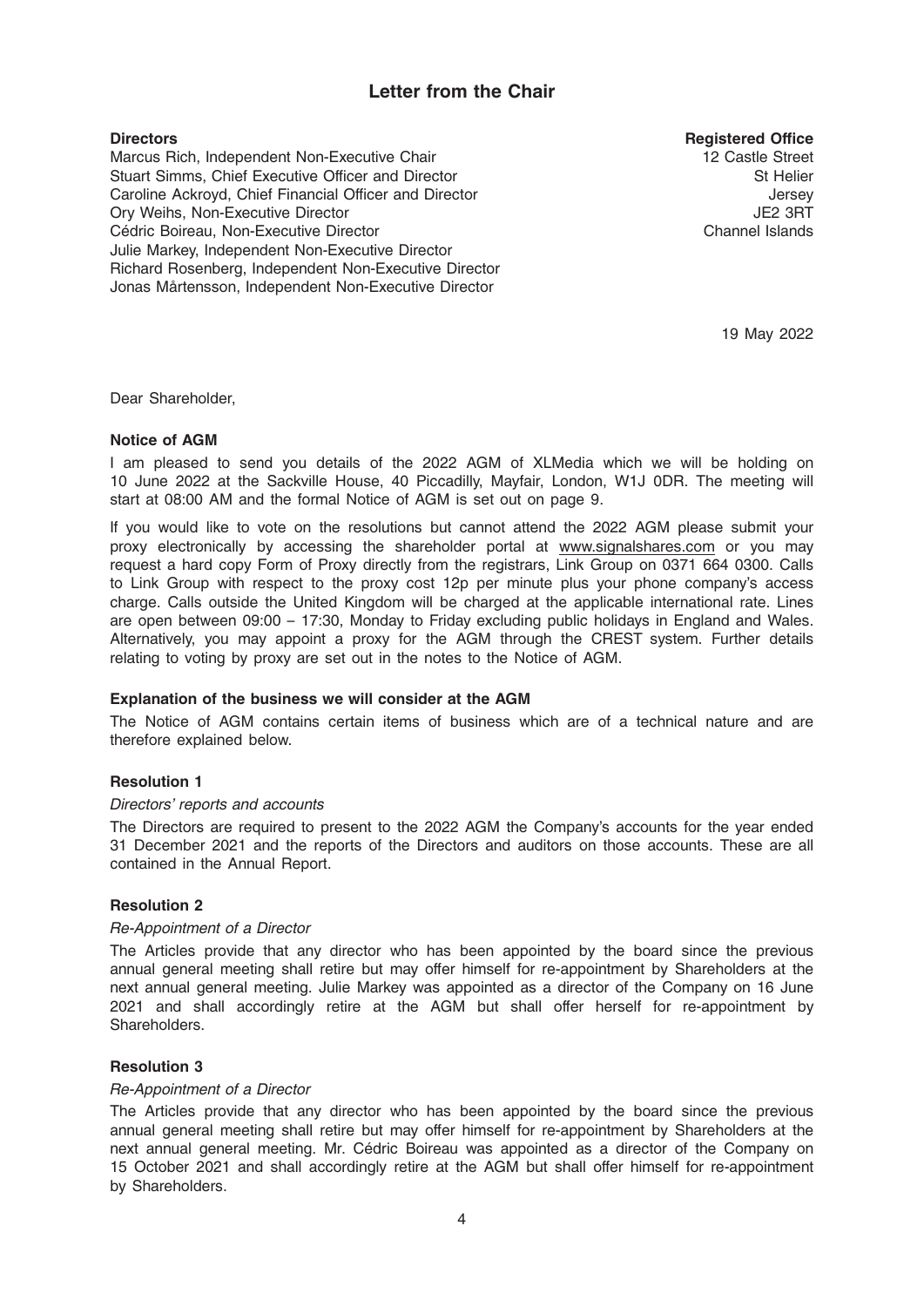#### Resolution 4

#### Re-Appointment of a Director

The Articles provide that any director who has held office for nine or more consecutive years shall retire but may offer himself for reappointment by Shareholders at the next annual general meeting. Mr. Ory Weihs, non-executive director, shall accordingly retire at the AGM but shall offer himself for re-appointment by Shareholders.

#### Resolutions 5 and 6

#### Reappointment and remuneration of auditor

These resolutions propose the re-appointment of Kost Forer Gabbay & Kasierer, a member of Ernst & Young Global, as the auditor to the Company until the conclusion of the 2023 AGM and authorises the Directors to determine their remuneration.

#### Resolution 7

#### Authority to issue shares

The Company requires the flexibility to issue or grant options over or otherwise dispose of relevant securities of the Company from time to time. In accordance with Article 2.3 of the Articles, the Board has an existing authority which will expire on 27 November 2022 or the conclusion of the 2022 AGM, whichever is earlier. To maintain this flexibility, it is therefore proposed to grant the 8 Directors authority to issue or grant options over or otherwise dispose of up to 26,258,641 Ordinary Shares, being approximately 10 per cent of the issued share capital of the Company on the Latest Practicable Date, such authority to expire on the date falling 18 months following the passing of this resolution or the conclusion of the 2023 AGM, whichever is earlier.

#### Resolution 8

#### Disapplication of pre-emption rights

Under Articles 2.4 to 2.8 of the Articles, when new equity securities are proposed to be issued for

cash, they must first be offered to existing holders pro rata to their holdings. There may be occasions, however, where the Directors may need the flexibility to issue equity securities without a fully pre-emptive offer in order to take advantage of business opportunities as they arise.

Therefore, in accordance with Article 2.10 of the Articles, and subject to the passing of resolution 7, it is therefore proposed to grant the Directors authority to allot equity securities for cash pursuant to resolution 7 as if the pre-emption provisions of Articles 2.4 to 2.8 of the Articles did not apply to any such allotment, up to 26,258,641 Ordinary Shares, being approximately 10 per cent. of the issued share capital of the Company on the Latest Practicable Date. This authority shall expire on the date falling 18 months following the passing of this resolution or the conclusion of 2023 AGM, whichever is earlier.

#### Resolution 9

#### Authorities for the Company to purchase its own Ordinary Shares

The Directors believe that it is advantageous for the Company to continue to have the flexibility to purchase its own shares and these resolutions seek authority from shareholders to do so. Purchases of shares by the Company will only be made after careful consideration by the Directors, having taken into account market conditions prevailing at the time, the investment needs of the Company, its opportunities for expansion, its overall financial position and the applicable legal requirements which require, among other things, the Directors to be satisfied on reasonable grounds that the Company will, immediately after any purchase, satisfy a solvency test prescribed by the Jersey Companies Law.

Resolution 9 would renew the authorities given to the Directors at last year's AGM. If passed, the resolution gives authority for the Company to purchase up to 39,387,961 Ordinary Shares, representing approximately 15 per cent of the issued share capital of the Company as at the Latest Practicable Date. The resolution specifies the minimum and maximum prices which may be paid for any Ordinary Shares purchased under this authority. The power conferred by this resolution will expire on the date falling 18 months following the passing of this resolution or the conclusion of 2023 AGM, whichever is earlier. The Directors will only exercise the authority to purchase Ordinary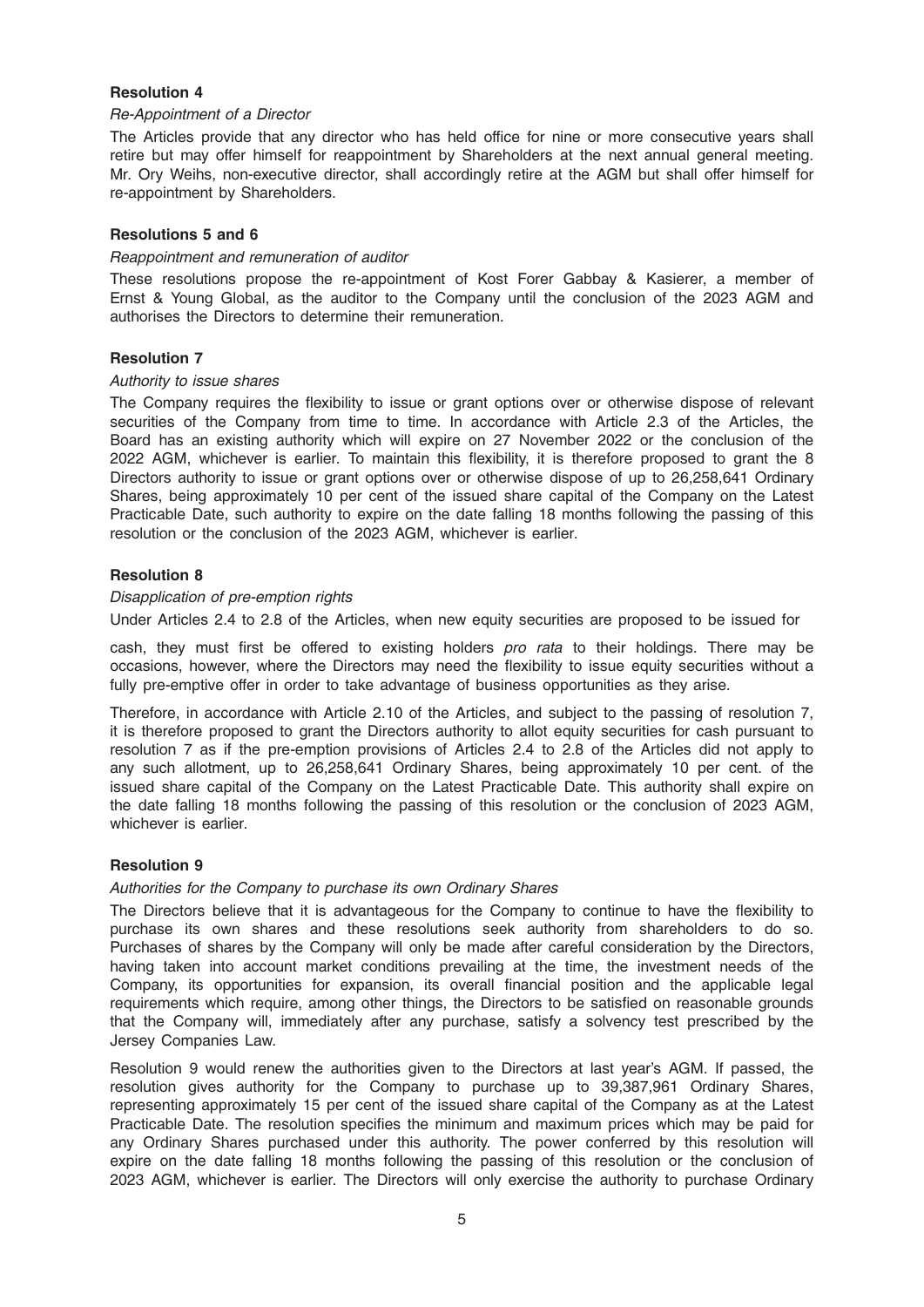Shares where they consider that such purchases will be in the best interests of shareholders generally.

The Company can hold any Ordinary Shares which have been purchased by it pursuant to resolution 9, if passed, as treasury shares (subject to any applicable limits) and either resell them for cash, cancel them either immediately or at a point in the future, or transfer them for the purposes of or under an employee share scheme. The decision whether to cancel any shares purchased by the Company or hold such shares as treasury shares will be made by the Directors at the time of purchase, on the basis of the Company's best interests.

The Directors believe that it is desirable for the Company to have this choice. Holding the shares purchased as treasury shares will give the Company the ability to resell or transfer them quickly and cost-effectively and will provide the Company with additional flexibility in the management of its capital base. No dividends will be payable on, and no voting rights will be exercisable in respect of, treasury shares.

#### Further Information

As at the Latest Practicable Date the issued ordinary share capital of the Company was 262,586,405 Ordinary Shares.

#### Recommendation

The Directors believe that Resolutions are in the best interests of XLMedia and its Shareholders as a whole. Accordingly, the Board unanimously recommends that you vote in favour of the Resolutions, as they intend to do in respect of their own beneficial shareholdings in XLMedia.

Yours sincerely

Marcus Rich, Chair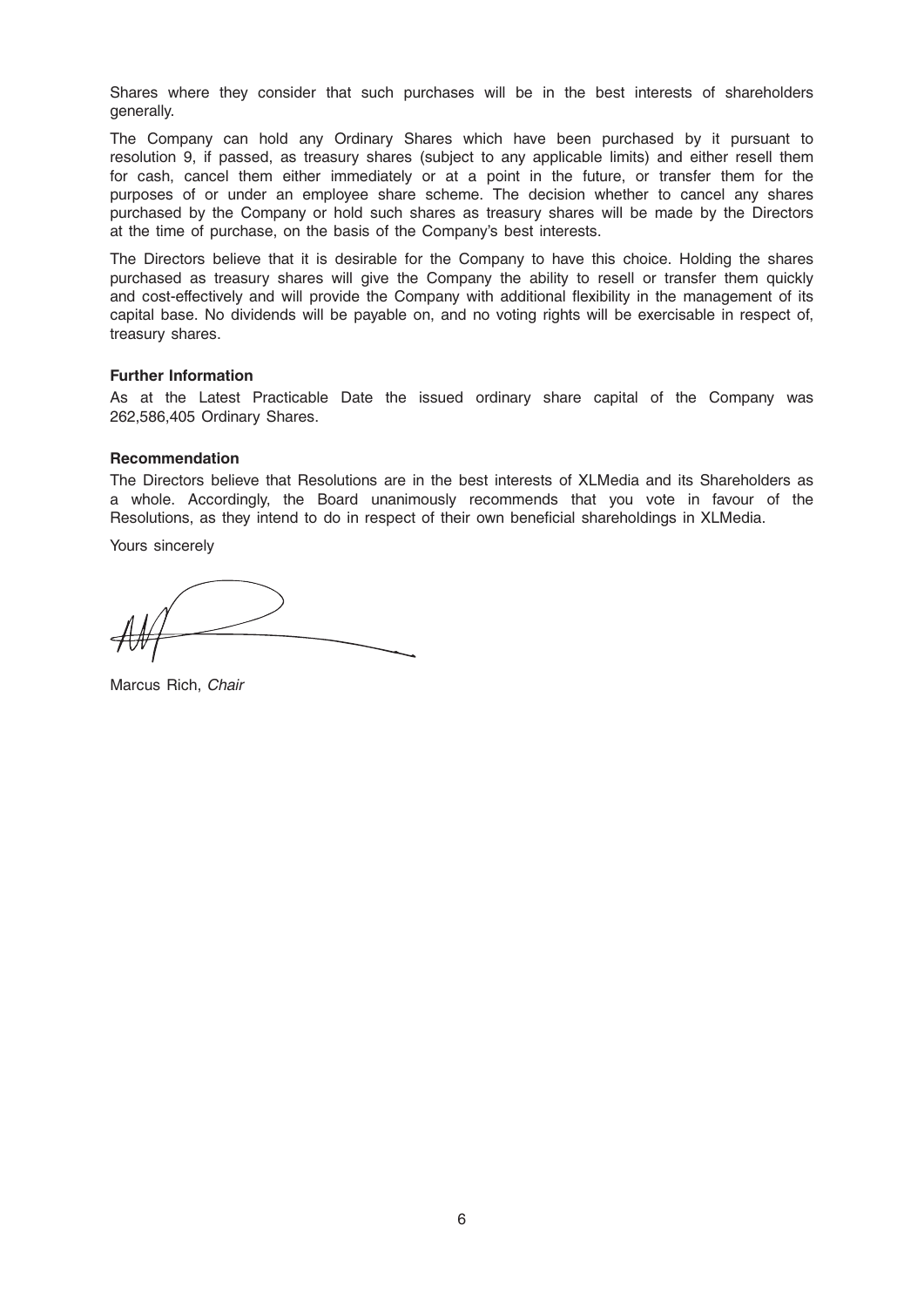## Documents available for inspection

Copies of the following documents will be available on the Company's website at www.xlmedia.com:

- 1. the Annual Report, which can be found at: www.xlmedia.com/investorrelations/ presentationsreports-documents;
- 2. the memorandum of association of the Company and the Articles, which can be found at: http://www.xlmedia.com/aim-rule-26/; and
- 3. this document, which can be found at: www.xlmedia.com/investor-relations/presentationsreportsdocuments/.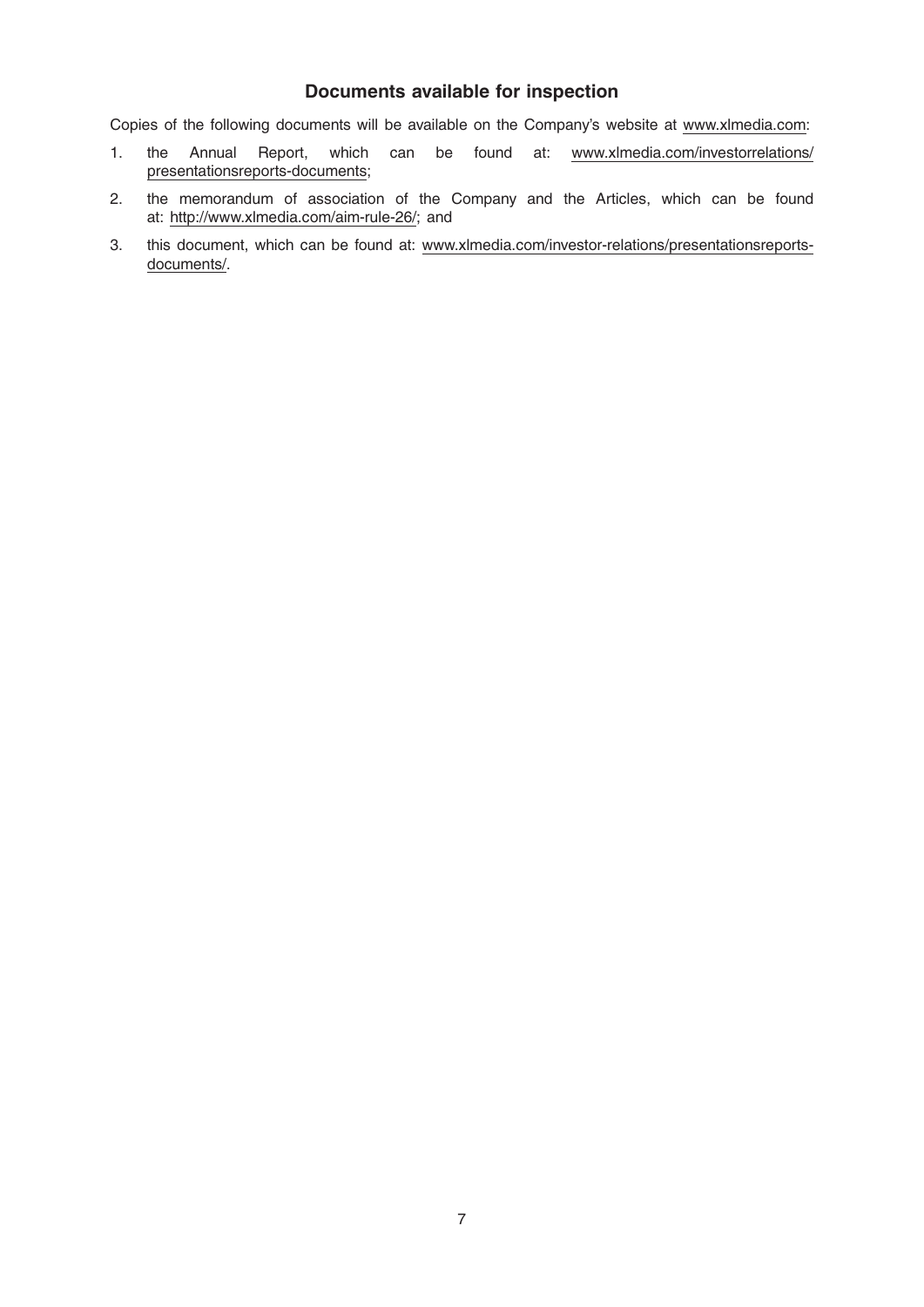## Notice of Annual General Meeting

## XLMEDIA PLC

NOTICE IS HEREBY GIVEN that the 2022 Annual General Meeting of XLMedia plc (the "Company") will be held at the Sackville House, 40 Piccadilly, Mayfair, London, W1J 0DR at 08:00 AM on 10 June 2022 for the purpose of considering and, if thought fit, passing resolutions 1 to 7 as ordinary resolutions and resolution 8-9 as special resolutions.

## ORDINARY RESOLUTIONS

- 1. To receive the financial statements and the report of the Directors and of the auditors of the Company for the year ended 31 December 2020.
- 2. That Julie Markey be re-appointed as a director of the Company.
- 3. That Mr. Cédric Boireau be re-appointed as a director of the Company.
- 4. That Mr. Ory Weihs be re-appointed as a director of the Company
- 5. To re-appoint Kost Forer Gabbay & Kasierer, a member of Ernst & Young Global as auditors of the Company.
- 6. To authorise the Directors to agree the remuneration of the auditors of the Company.
- 7. That the directors of the Company be and are generally and unconditionally authorized pursuant to Article 2.3 of the articles of association of the Company (the ''Articles'') to exercise all or any of the powers of the Company pursuant to the Articles to allot relevant securities (as that term is defined in the Articles) up to 26,258,641 ordinary shares with a nominal value of US\$0.000001 each in the capital of the Company (''Ordinary Shares''), provided that this authority shall, unless previously revoked, varied or renewed, expire on the date falling 18 months following the passing of this resolution or the conclusion of the next Annual General Meeting of the Company, whichever is earlier, save that the Company may before such expiry make an offer or agreement which would or might require relevant securities to be allotted after such expiry and the directors of the Company may allot relevant securities pursuant to such offer or agreement notwithstanding that the authority conferred by this resolution has expired.

## SPECIAL RESOLUTIONS

- 8. That, conditional upon the passing of Resolution 8, the directors of the Company be generally and unconditionally authorised by virtue of Article 2.10 of the Articles to exercise all powers of the Company to allot equity securities (as that term is defined in the Articles) for cash pursuant to the authority conferred in Resolution 7 as if the pre-emption provisions of Articles 2.4 to 2.8 of the Articles did not apply to any such allotment, provided that this authority shall be limited to the allotment and issue wholly for cash or otherwise of up to 26,258,641 Ordinary Shares and, which shall, unless previously revoked, varied or renewed, expire on the date falling 18 months following the passing of this Resolution or the conclusion of the next Annual General Meeting of the Company, whichever is earlier, save that the Company may before such expiry make an offer or agreement which would or might require equity securities to be allotted after such expiry and the directors of the Company may allot equity securities pursuant to such offer or agreement notwithstanding that the authority conferred by this Resolution has expired.
- 9. That, the Company be authorised for the purposes of Article 57 of the Companies (Jersey) Law 1991 (the "Law") to make one or more market purchases of its Ordinary Shares, such power to be limited:
	- i. to a maximum number of 39,387,961 Ordinary Shares;
	- ii. by the condition that the minimum price (exclusive of expenses) which may be paid for an Ordinary Share is its nominal value; and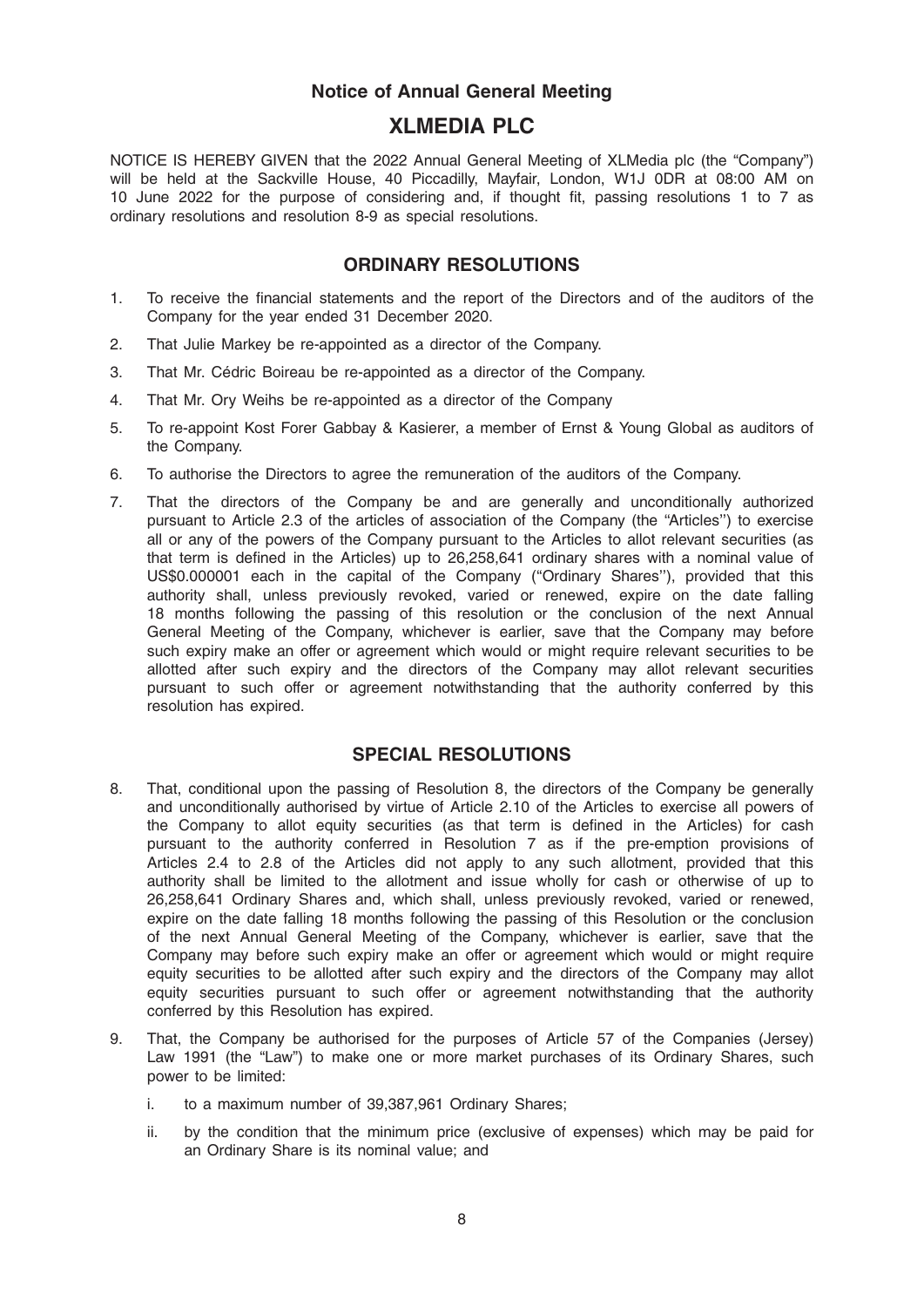- iii. by the condition that the maximum price (exclusive of expenses) which may be paid for an Ordinary Share is not more than the higher of:
	- a. an amount equal to 5 per cent. above the average of the middle market quotations for the Ordinary Shares (as derived from the London Stock Exchange Daily Official List) for the five business days immediately preceding the day on which that Ordinary Share is contracted to be purchased;
	- b. an amount equal to the higher of: (i) the price of the last independent trade of an Ordinary Share; and (ii) the highest current independent bid for an Ordinary Share on the trading venue where the purchase is carried out, such power to expire on the date falling 18 months following the passing of this resolution or the conclusion of the next Annual General Meeting of the Company, whichever is earlier but, in each case, so that the Company may enter into a contract to purchase Ordinary Shares which will or may be completed or executed wholly or partly after the power ends and the Company may purchase Ordinary Shares pursuant to any such contract as if the power had not ended; and
	- c. pursuant to Article 58A of the Law, the Company may hold as treasury shares any Ordinary Shares purchased pursuant to the authority conferred by this Resolution.

By order of the Board

Almond + Co Company Secretary Dated: 19 May 2022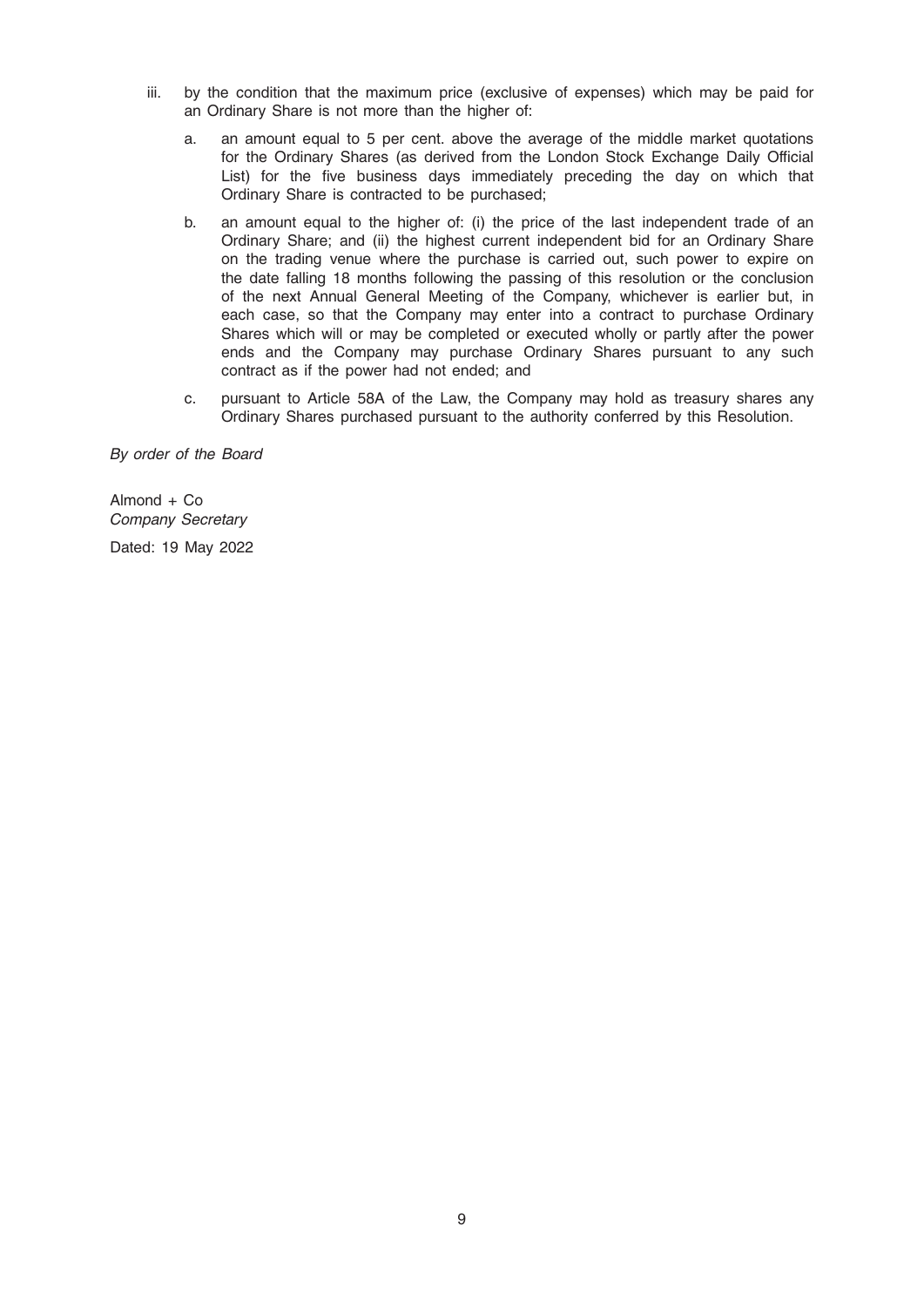#### Notes:

As at 19 May 2022 (being the latest practicable date before the publication of this Notice) the Company's issued ordinary share capital consisted of 262,586,405 Ordinary Shares carrying one vote each.

A member who would have been entitled to attend and vote at the meeting convened by the above Notice is entitled to appoint one or more proxies (provided that if two or more proxies are to be appointed, each proxy must be appointed to exercise the rights attaching to different shares) however, in light of the Movement Restrictions all members are encouraged to only appoint the Chair of the meeting as their proxy to exercise all or any of that member's rights to attend and to speak and vote instead of him or her as any other persons appointed as proxies may not be admitted to the meeting to the extent that there would be more than two physical persons attending. When two or more valid proxy appointments are delivered or received in respect of the same Ordinary Shares, the one which was last delivered or received shall be treated as replacing or revoking the others as regards such Ordinary Shares, provided that if the Company determines that it has insufficient evidence to decide whether or not a proxy appointment is in respect of the same share or which was last delivered or received, it shall be entitled to determine which proxy appointment (if any) is to be treated as valid. A proxy need not be a member of the Company but as noted above you are strongly encouraged to appoint the Chair of the meeting as your proxy rather than another person to ensure that your votes are represented at the meeting.

To vote and appoint a proxy you may:

- Submit your proxy appointment and voting instructions electronically by accessing the shareholder portal at www.signalshares.com, logging in and selecting the 'Vote Online Now' link. You will require your username and password in order to log in and vote. If you have forgotten your username or password you can request a reminder via the shareholder portal. If you have not previously registered to use the portal you will require your investor code ('IVC') which can be found on your share certificate or dividend notification.
- Request a hard copy Form of Proxy directly from the registrars, Link Group on Tel: 0371 664 0300. Calls to Link Group with respect to the proxy cost 12p per minute plus your phone company's access charge. Calls outside the United Kingdom will be charged at the applicable international rate. Lines are open between 09:00 – 17:30, Monday to Friday excluding public holidays in England and Wales. Any hard copy Form of Proxy must be returned to Link Group at the address below.
- If you hold your shares in uncertified form, use the CREST electronic proxy appointment service in accordance with the procedures set out in the CREST manual using CREST ID: RA10.

To be valid, a proxy appointment must be made in one of the ways set out above so as to be received as soon as possible by the Company's registrar, Link Group, 10th Floor, Central Square, 29 Wellington Street, Leeds, LS1 4DL but in any event so as to be received by Link Group by 08:00 AM on 8 June 2022.

The Company, pursuant to the Companies (Uncertified Securities) (Jersey)) Order 1999, specifies that only those members entered on the register members of the Company as at close of business on 8 June 2022 shall be entitled to attend or vote at the meeting in respect of shares registered in their name at that time. Changes to entries on the register after close of business on 8 June 2022 shall be disregarded in determining the rights of any person to attend or vote at the meeting.

In the case of joint holders, the vote of the senior holder who tenders a vote whether in person or by proxy shall be accepted to the exclusion of the votes of the other joint holders and, for this purpose, seniority shall be determined by the order in which the names stand in the register of members of the Company in respect of the relevant joint holding.